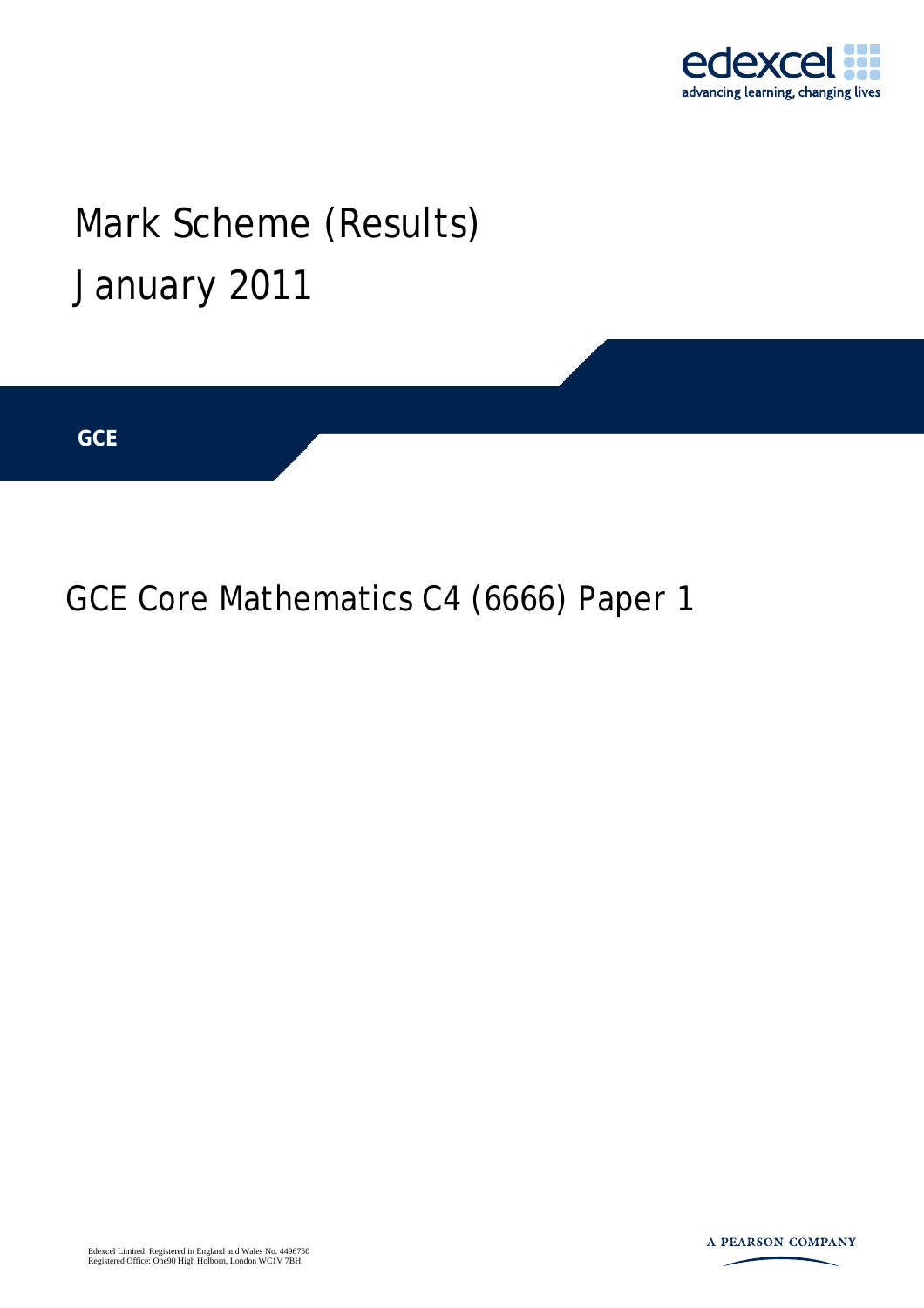Edexcel is one of the leading examining and awarding bodies in the UK and throughout the world. We provide a wide range of qualifications including academic, vocational, occupational and specific programmes for employers.

Through a network of UK and overseas offices, Edexcel's centres receive the support they need to help them deliver their education and training programmes to learners.

For further information, please call our GCE line on 0844 576 0025, our GCSE team on 0844 576 0027, or visit our website at www.edexcel.com.

If you have any subject specific questions about the content of this Mark Scheme that require the help of a subject specialist, you may find our Ask The Expert email service helpful.

Ask The Expert can be accessed online at the following link:

http://www.edexcel.com/Aboutus/contact-us/

January 2011 Publications Code UA026241 All the material in this publication is copyright © Edexcel Ltd 2011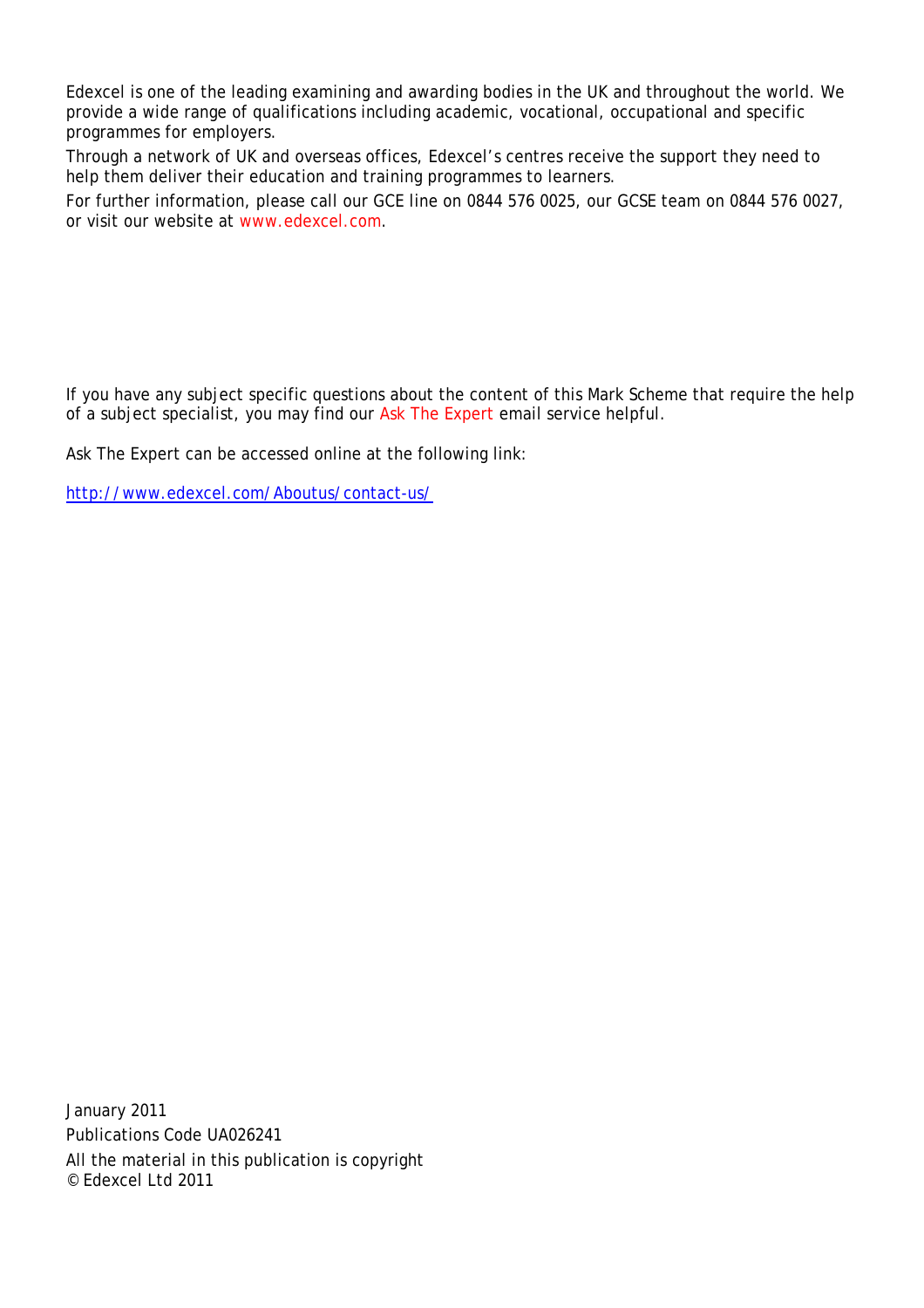## **General Instructions for Marking**

- 1. The total number of marks for the paper is 75.
- 2. The Edexcel Mathematics mark schemes use the following types of marks:
	- **M** marks: method marks are awarded for 'knowing a method and attempting to apply it', unless otherwise indicated.
	- **A** marks: Accuracy marks can only be awarded if the relevant method (M) marks have been earned.
	- **B** marks are unconditional accuracy marks (independent of M marks)
	- Marks should not be subdivided.
- 3. Abbreviations

These are some of the traditional marking abbreviations that will appear in the mark schemes.

- bod benefit of doubt
- ft follow through
- the symbol  $\sqrt{x}$  will be used for correct ft
- cao correct answer only
- cso correct solution only. There must be no errors in this part of the question to obtain this mark
- isw ignore subsequent working
- awrt answers which round to
- SC: special case
- oe or equivalent (and appropriate)
- dep dependent
- indep independent
- dp decimal places
- sf significant figures
- $\star$  The answer is printed on the paper
- $\Box$  The second mark is dependent on gaining the first mark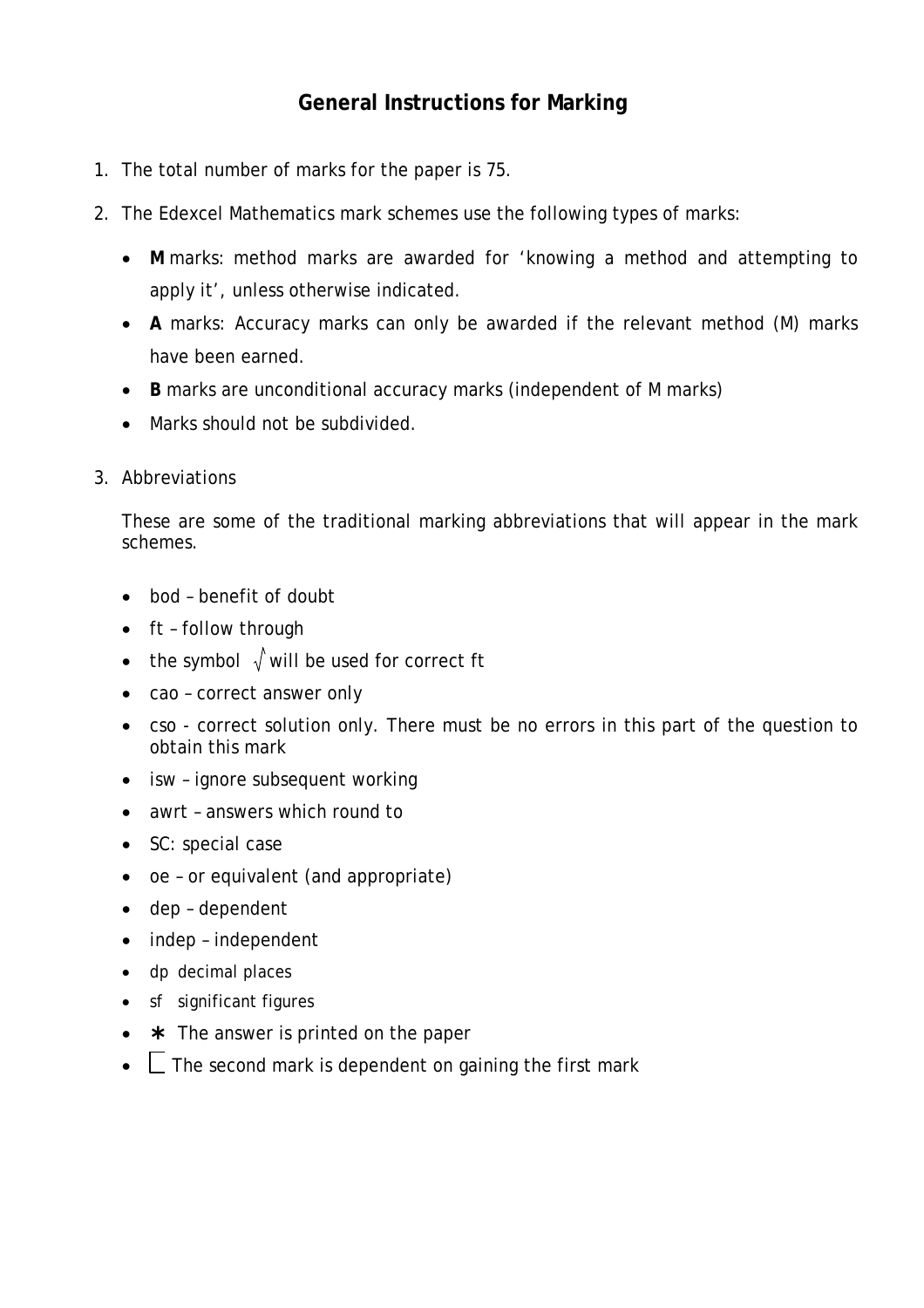

## **January 2011 Core Mathematics C4 6666 Mark Scheme**

| Question<br>Number | Scheme                                                                                                                                                                                | Marks                            |  |
|--------------------|---------------------------------------------------------------------------------------------------------------------------------------------------------------------------------------|----------------------------------|--|
| 1.                 | $\int x \sin 2x dx = -\frac{x \cos 2x}{2} + \int \frac{\cos 2x}{2} dx$<br>$=$ $+\frac{\sin 2x}{4}$<br>$\left[ \begin{array}{cc}  & \frac{\pi}{2} = \frac{\pi}{4} \end{array} \right]$ | M1 A1 A1<br>M1<br>M1 A1          |  |
|                    |                                                                                                                                                                                       | [6]                              |  |
| 2.                 | $rac{dI}{dt} = -16 \ln (0.5) 0.5^{t}$<br>$rac{dI}{dt} = -16 \ln (0.5) 0.5^{3}$<br>At $t=3$<br>$=-2 \ln 0.5 = \ln 4$                                                                   | M1 A1<br>M <sub>1</sub><br>M1 A1 |  |
|                    |                                                                                                                                                                                       | [5]                              |  |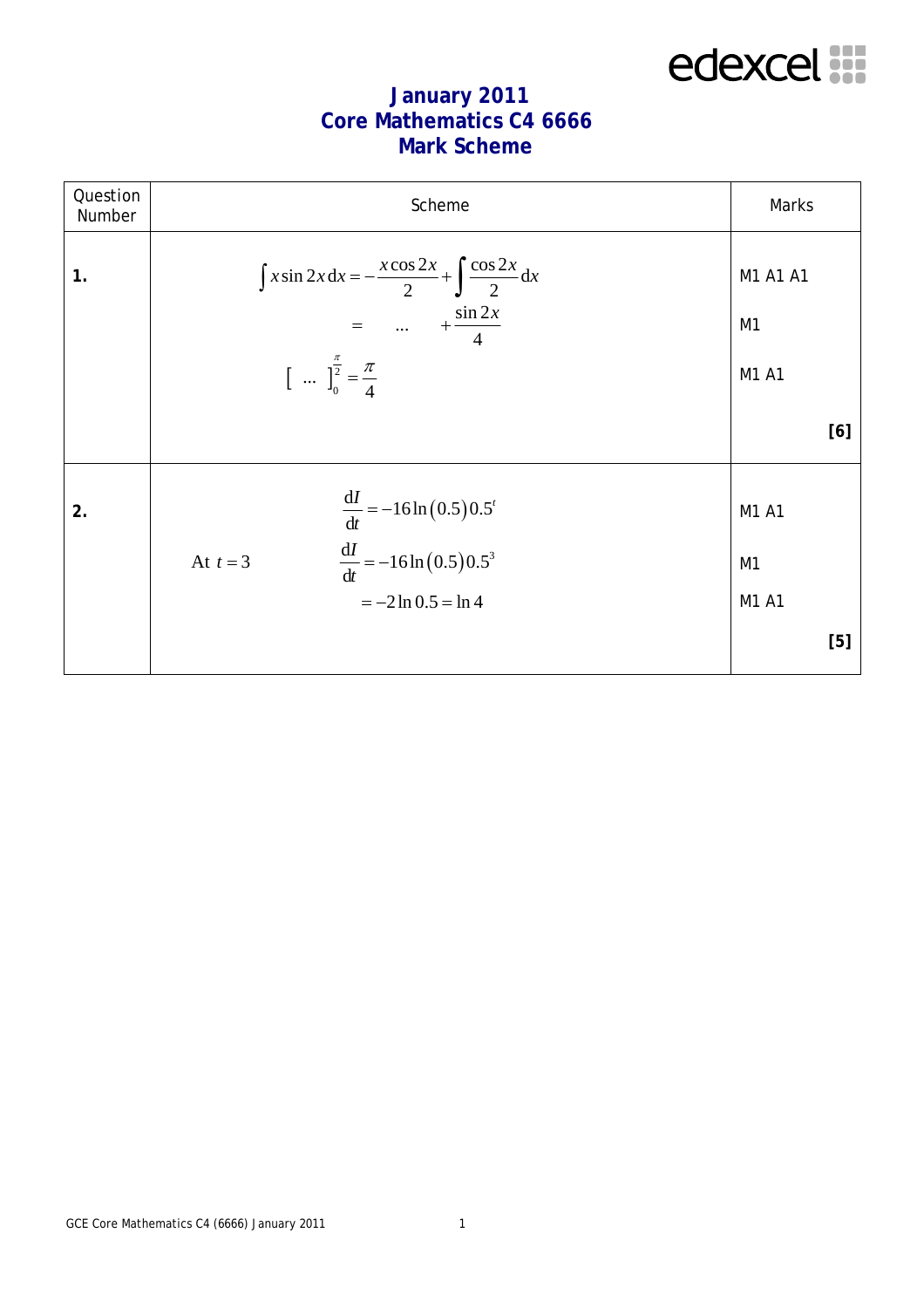| Question<br>Number | Scheme                                                                                                                                                                                                                                                                         | Marks                                                                            |
|--------------------|--------------------------------------------------------------------------------------------------------------------------------------------------------------------------------------------------------------------------------------------------------------------------------|----------------------------------------------------------------------------------|
| 3.                 | (a) $\frac{5}{(x-1)(3x+2)} = \frac{A}{x-1} + \frac{B}{3x+2}$<br>$5 = A(3x+2) + B(x-1)$<br>$x \to 1$<br>$x \to -\frac{2}{3}$<br>$5 = -\frac{5}{3}B \implies B = -3$                                                                                                             | M1 A1                                                                            |
|                    |                                                                                                                                                                                                                                                                                | A <sub>1</sub><br>(3)                                                            |
|                    | (b) $\int \frac{5}{(x-1)(3x+2)} dx = \int \left(\frac{1}{x-1} - \frac{3}{3x+2}\right) dx$<br>= ln (x-1)-ln (3x)<br>$= \ln(x-1) - \ln(3x+2)$ (+C)<br>ft constants                                                                                                               | M1 A1ft A1ft<br>(3)                                                              |
|                    | (c) $\int \frac{5}{(x-1)(3x+2)} dx = \int \left(\frac{1}{y}\right) dy$<br>$\ln(x-1) - \ln(3x+2) = \ln y$ (+C)<br>$y = \frac{K(x-1)}{3x+2}$ depends on first two Ms in (c)<br>$8=\frac{K}{8}$<br>Using $(2, 8)$<br>depends on first two Ms in (c)<br>$y = \frac{64(x-1)}{3x+2}$ | M <sub>1</sub><br>M1 A1<br>M1 dep<br>M <sub>1</sub> dep<br>A <sub>1</sub><br>(6) |
|                    |                                                                                                                                                                                                                                                                                | $[12]$                                                                           |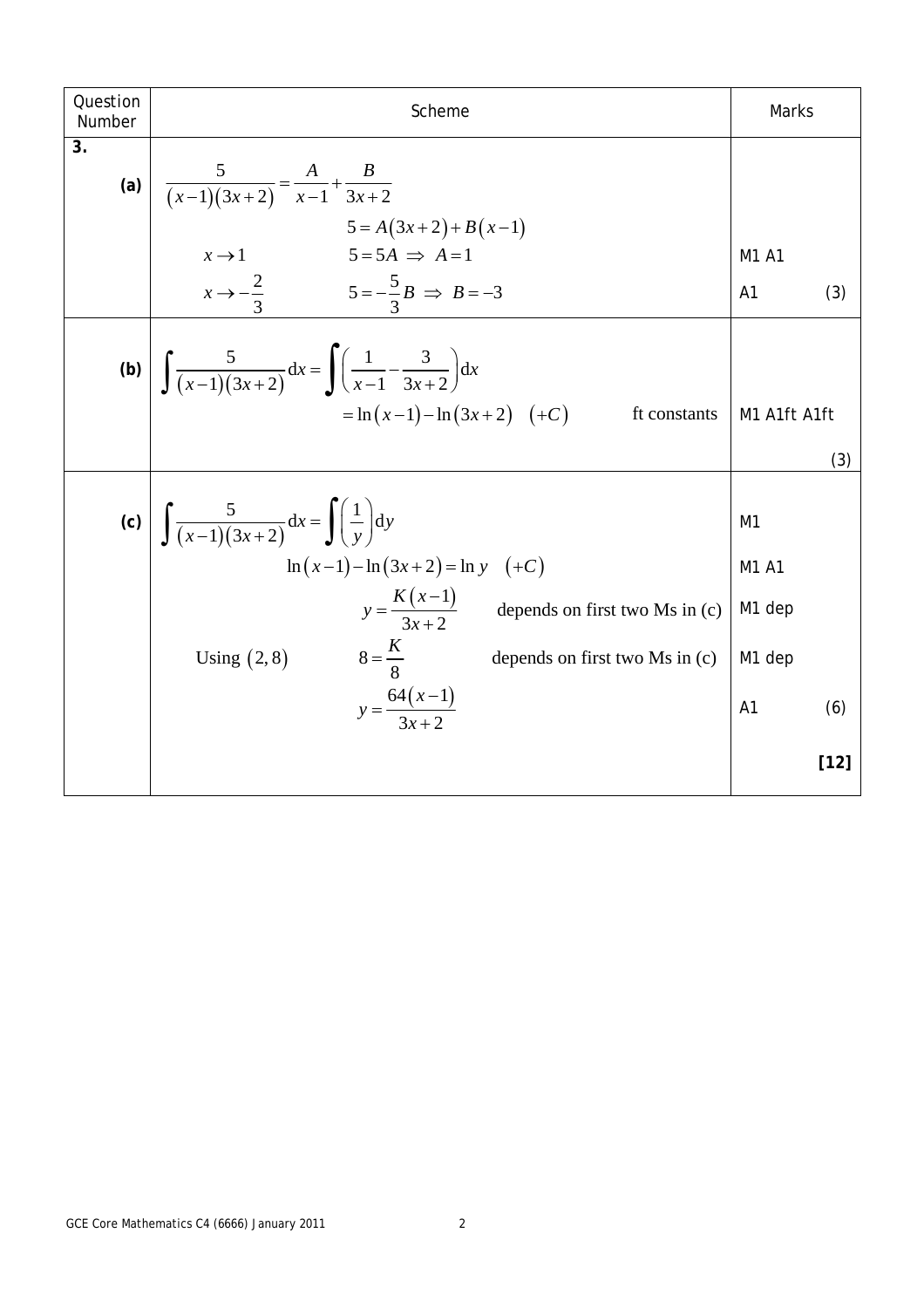| Question<br>Number | Scheme                                                                                                                                           |  | Marks          |               |
|--------------------|--------------------------------------------------------------------------------------------------------------------------------------------------|--|----------------|---------------|
| 4.<br>(a)          | $AB = -2i + 2j - k - (i - 3j + 2k) = -3i + 5j - 3k$                                                                                              |  | M1 A1          | (2)           |
| (b)                | $\mathbf{r} = \mathbf{i} - 3\mathbf{j} + 2\mathbf{k} + \lambda(-3\mathbf{i} + 5\mathbf{j} - 3\mathbf{k})$                                        |  | M1 A1ft        | (2)           |
|                    | or $\mathbf{r} = -2\mathbf{i} + 2\mathbf{j} - \mathbf{k} + \lambda(-3\mathbf{i} + 5\mathbf{j} - 3\mathbf{k})$                                    |  |                |               |
| (c)                | $AC = 2\mathbf{i} + p\mathbf{j} - 4\mathbf{k} - (\mathbf{i} - 3\mathbf{j} + 2\mathbf{k})$                                                        |  |                |               |
|                    | or $\overrightarrow{CA}$<br>$=$ <b>i</b> + $(p+3)$ <b>j</b> - 6 <b>k</b>                                                                         |  | <b>B1</b>      |               |
|                    | $\overrightarrow{AC.AB} = \begin{pmatrix} 1 \\ p+3 \\ -6 \end{pmatrix} \cdot \begin{pmatrix} -3 \\ 5 \\ -3 \end{pmatrix} = 0$<br>$-3+5p+15+18=0$ |  | M1             |               |
|                    | Leading to<br>$p = -6$                                                                                                                           |  | M1 A1          | (4)           |
| (d)                | $AC^{2} = (2-1)^{2} + (-6+3)^{2} + (-4-2)^{2}$ (=46)<br>$AC = \sqrt{46}$                                                                         |  | M <sub>1</sub> |               |
|                    | accept awrt 6.8                                                                                                                                  |  | A <sub>1</sub> | (2)<br>$[10]$ |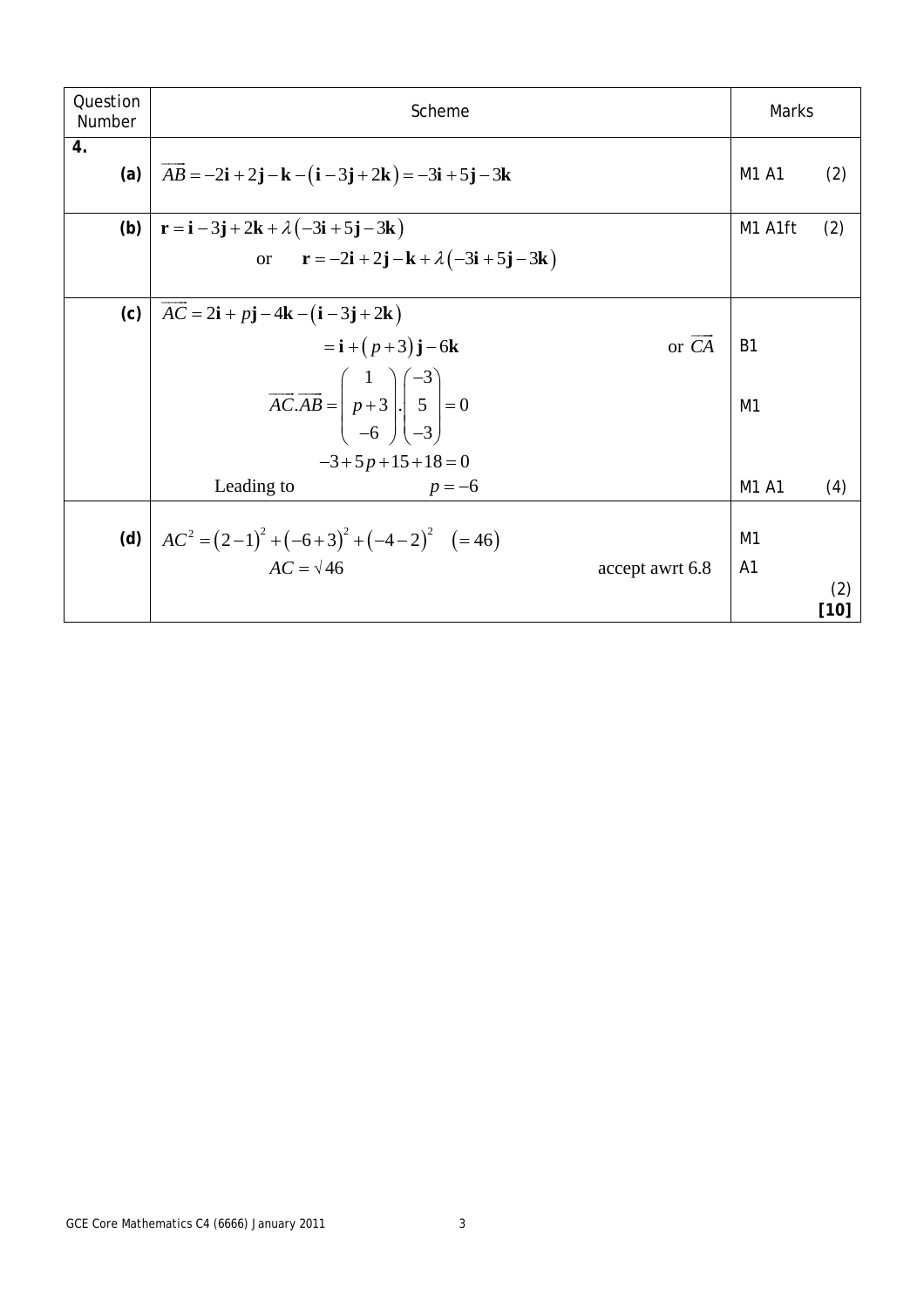| Question<br>Number | Scheme                                                                                                                                                                                        | Marks          |        |
|--------------------|-----------------------------------------------------------------------------------------------------------------------------------------------------------------------------------------------|----------------|--------|
| 5.                 | (a) $\left[ (2-3x)^{-2} = 2^{-2} \left( 1 - \frac{3}{2} x \right)^{-2} \right]$                                                                                                               | <b>B1</b>      |        |
|                    | $\left(1-\frac{3}{2}x\right)^{-2} = 1 + \left(-2\right)\left(-\frac{3}{2}x\right) + \frac{-2-3}{12}\left(-\frac{3}{2}x\right)^{2} + \frac{-2-3-4}{123}\left(-\frac{3}{2}x\right)^{3} + \dots$ | M1 A1          |        |
|                    | $=1+3x+\frac{27}{4}x^2+\frac{27}{2}x^3+$                                                                                                                                                      |                |        |
|                    | $(2-3x)^{-2} = \frac{1}{4} + \frac{3}{4}x + \frac{27}{16}x^2 + \frac{27}{8}x^3 + \dots$                                                                                                       | M1 A1          | (5)    |
|                    | (b) $\left  f(x) = (a+bx) \left( \frac{1}{4} + \frac{3}{4}x + \frac{27}{16}x^2 + \frac{27}{8}x^3 + \dots \right) \right $                                                                     |                |        |
|                    | Coefficient of x; $\frac{3a}{4} + \frac{b}{4} = 0$ $(3a+b=0)$                                                                                                                                 | M <sub>1</sub> |        |
|                    | Coefficient of $x^2$ ; $\frac{27a}{16} + \frac{3b}{4} = \frac{9}{16} (9a + 4b = 3)$ A1 either correct                                                                                         | M1 A1          |        |
|                    | Leading to<br>$a = -1, b = 3$                                                                                                                                                                 | M1 A1          | (5)    |
| (c)                | Coefficient of $x^3$ is $\frac{27a}{8} + \frac{27b}{16} = \frac{27}{8} \times (-1) + \frac{27}{16} \times 3$                                                                                  | M1 A1ft        |        |
|                    | $=\frac{27}{16}$<br>cao                                                                                                                                                                       | A <sub>1</sub> | (3)    |
|                    |                                                                                                                                                                                               |                | $[13]$ |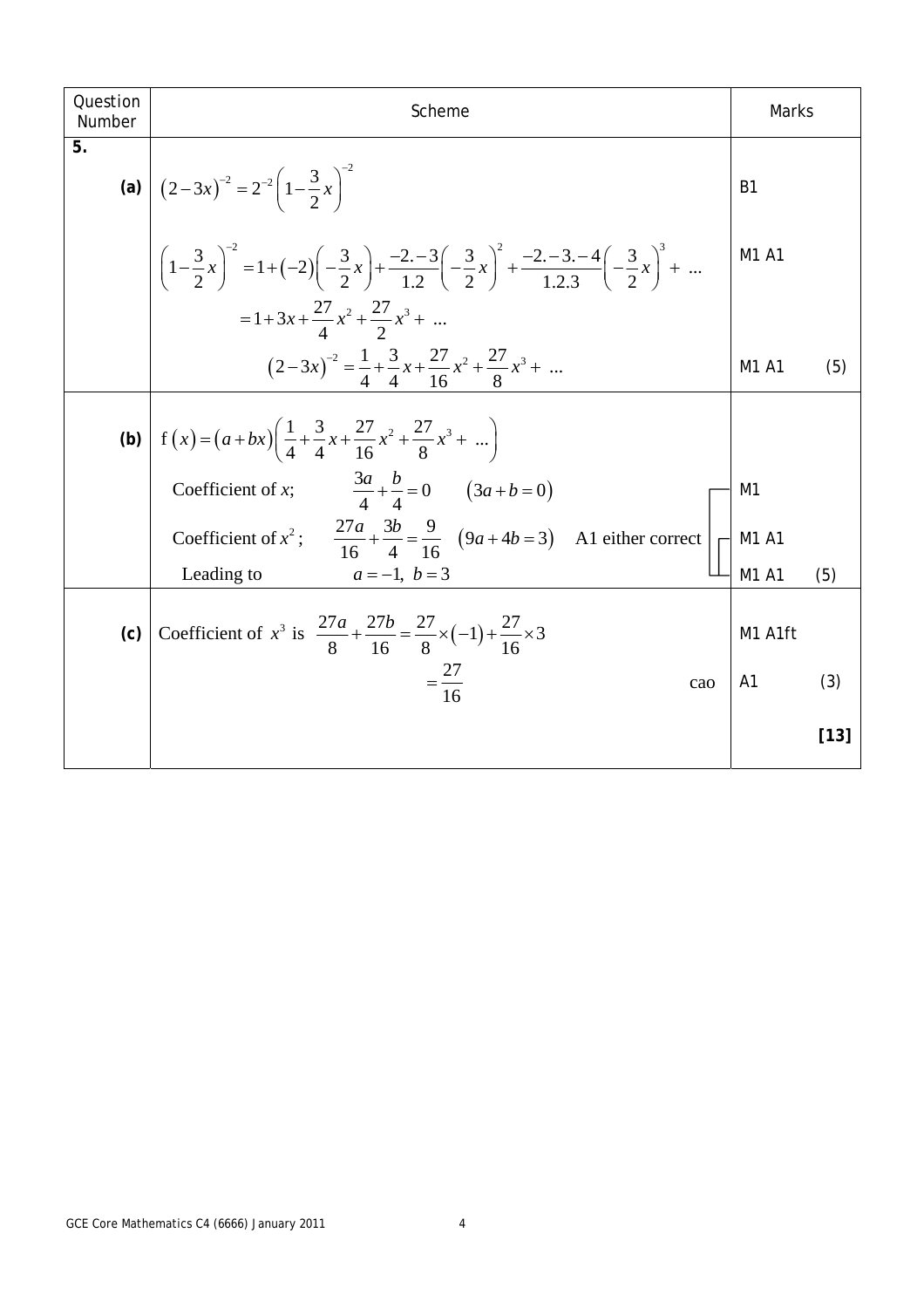| Question<br>Number | Scheme                                                                                                                                                    | Marks                   |               |
|--------------------|-----------------------------------------------------------------------------------------------------------------------------------------------------------|-------------------------|---------------|
| 6.<br>(a)          | $\frac{dx}{dt} = \frac{1}{t}, \quad \frac{dy}{dt} = 2t$                                                                                                   |                         |               |
|                    | $\frac{dy}{dx} = 2t^2$                                                                                                                                    | M1 A1                   |               |
|                    | Using $mm'=-1$ , at $t=3$<br>$m' = -\frac{1}{18}$                                                                                                         | M1 A1                   |               |
|                    | $y-7=-\frac{1}{18}(x-\ln 3)$                                                                                                                              | M1 A1                   | (6)           |
| (b)                | $x = \ln t \implies t = e^x$<br>$v = e^{2x} - 2$                                                                                                          | B <sub>1</sub><br>M1 A1 | (3)           |
| (c)                | $V = \pi \int (e^{2x} - 2)^2 dx$                                                                                                                          | M <sub>1</sub>          |               |
|                    | $\int (e^{2x} - 2)^2 dx = \int (e^{4x} - 4e^{2x} + 4) dx$                                                                                                 | M <sub>1</sub>          |               |
|                    | $=\frac{e^{4x}}{4} - \frac{4e^{2x}}{2} + 4x$                                                                                                              | M1 A1                   |               |
|                    | $\pi \left[\frac{e^{4x}}{4} - \frac{4e^{2x}}{2} + 4x\right]_{0.8}^{0.9} = \pi \left[\left(64 - 32 + 4 \ln 4\right) - \left(4 - 8 + 4 \ln 2\right)\right]$ | M <sub>1</sub>          |               |
|                    | $= \pi (36 + 4 \ln 2)$                                                                                                                                    | A <sub>1</sub>          | (6)<br>$[15]$ |
|                    | Alternative to (c) using parameters                                                                                                                       |                         |               |
|                    | $V = \pi \int (t^2 - 2)^2 \frac{dx}{dt} dt$                                                                                                               | M <sub>1</sub>          |               |
|                    | $\int_{0}^{t} \left(t^2-2\right)^2 \times \frac{1}{t} dt = \int_{0}^{t} \left(t^3-4t+\frac{4}{t}\right) dt$                                               | M <sub>1</sub>          |               |
|                    | $=\frac{t^4}{4}-2t^2+4\ln t$                                                                                                                              | M1 A1                   |               |
|                    | The limits are $t = 2$ and $t = 4$                                                                                                                        |                         |               |
|                    | $\pi \left[ \frac{t^4}{4} - 2t^2 + 4 \ln t \right]_2^4 = \pi \left[ \left( 64 - 32 + 4 \ln 4 \right) - \left( 4 - 8 + 4 \ln 2 \right) \right]$            | M <sub>1</sub>          |               |
|                    | $= \pi (36 + 4 \ln 2)$                                                                                                                                    | A <sub>1</sub>          | (6)           |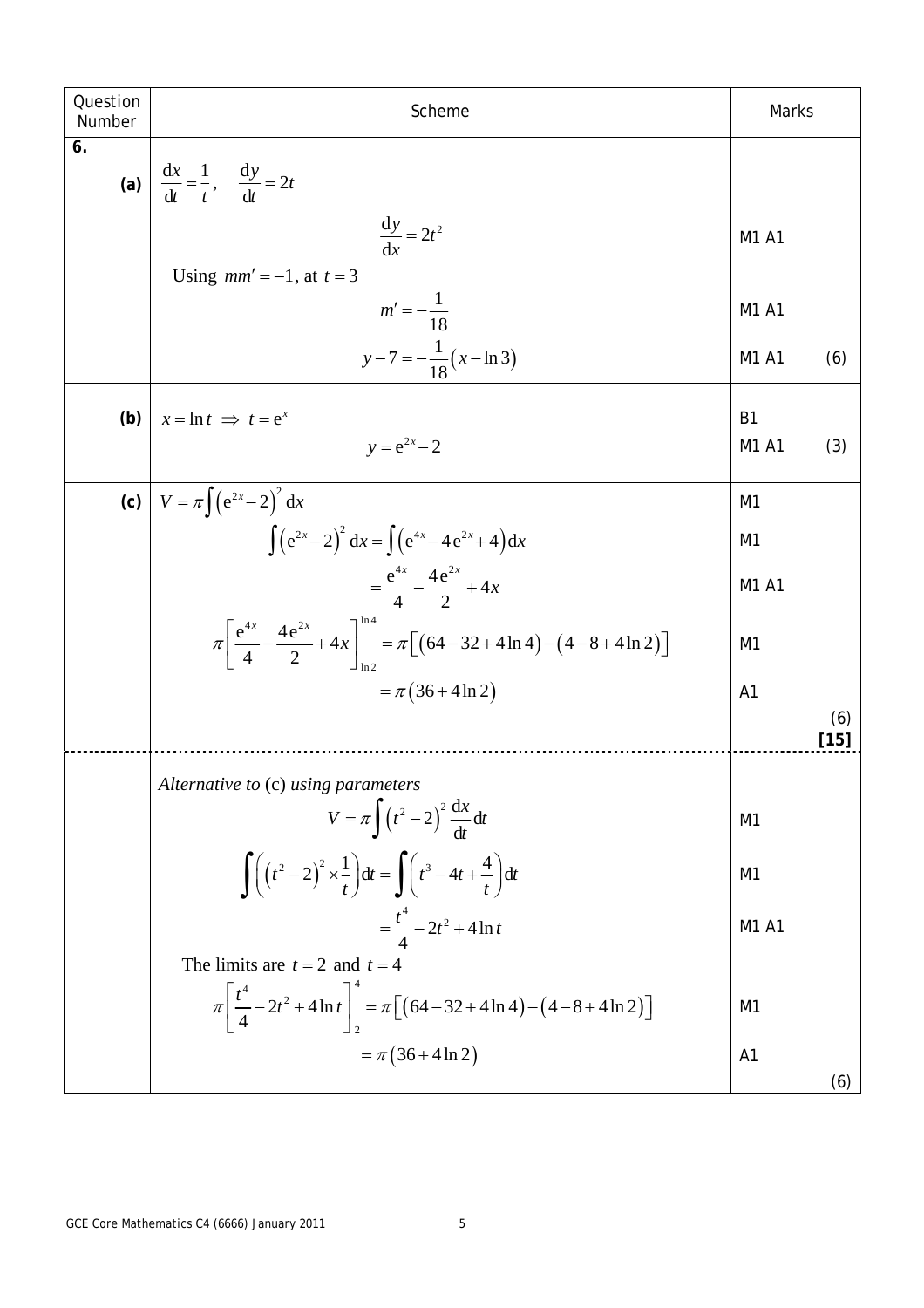| Question<br>Number | Scheme                                                                             |                               | Marks                            |               |
|--------------------|------------------------------------------------------------------------------------|-------------------------------|----------------------------------|---------------|
| 7.<br>(a)          | $x=3 \implies y=0.1847$<br>$x=5 \implies y=0.1667$                                 | awrt<br>awrt or $\frac{1}{6}$ | B <sub>1</sub><br>B <sub>1</sub> | (2)           |
|                    | (b) $I \approx \frac{1}{2} [0.2 + 0.1667 + 2(0.1847 + 0.1745)]$<br>$\approx 0.543$ | 0.542 or 0.543                | <b>B1 M1 A1ft</b><br>A1          | (4)           |
|                    | (c) $\frac{dx}{du} = 2(u-4)$                                                       |                               | B <sub>1</sub>                   |               |
|                    | $\int \frac{1}{4+\sqrt{(x-1)}} dx = \int \frac{1}{u} \times 2(u-4) du$             |                               | M1                               |               |
|                    | $= \int \left(2 - \frac{8}{u}\right) du$                                           |                               | A <sub>1</sub>                   |               |
|                    | $=2u-8\ln u$<br>$x=2 \implies u=5$ , $x=5 \implies u=6$                            |                               | M1 A1<br><b>B1</b>               |               |
|                    | $\left[2u-8\ln u\right]_5^6 = (12-8\ln 6)-(10-8\ln 5)$                             |                               | M1                               |               |
|                    | $= 2 + 8 \ln \left( \frac{5}{6} \right)$                                           |                               | A1                               |               |
|                    |                                                                                    |                               |                                  | (8)<br>$[14]$ |